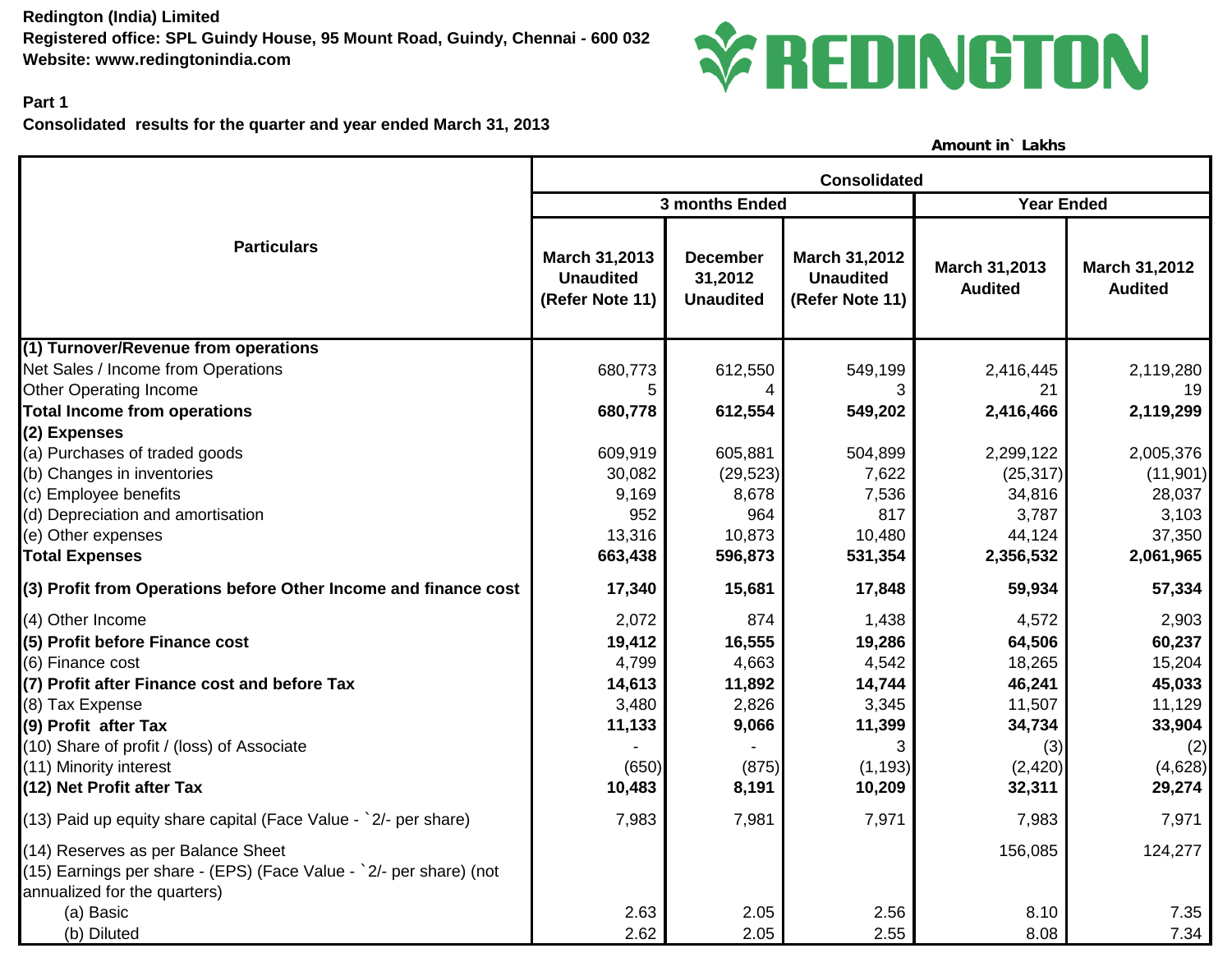

**Standalone results for the quarter and year ended March 31, 2013**

**Amount in` Lakhs**

|                                                                                                                                          | <b>Standalone</b>                                            |                                                |                                                            |                                           |                                        |  |  |
|------------------------------------------------------------------------------------------------------------------------------------------|--------------------------------------------------------------|------------------------------------------------|------------------------------------------------------------|-------------------------------------------|----------------------------------------|--|--|
|                                                                                                                                          |                                                              | 3 months Ended                                 | <b>Year Ended</b>                                          |                                           |                                        |  |  |
| <b>Particulars</b>                                                                                                                       | March 31,2013<br><b>Unaudited (Refer)</b><br><b>Note 11)</b> | <b>December</b><br>31,2012<br><b>Unaudited</b> | March 31,2012<br><b>Unudited (Refer</b><br><b>Note 11)</b> | <b>March</b><br>31,2013<br><b>Audited</b> | <b>March 31,2012</b><br><b>Audited</b> |  |  |
| (1) Turnover/Revenue from operations                                                                                                     |                                                              |                                                |                                                            |                                           |                                        |  |  |
| Net Sales / Income from Operations                                                                                                       | 274,474                                                      | 268,370                                        | 238,154                                                    | 1,040,949                                 | 984,021                                |  |  |
| <b>Other Operating Income</b>                                                                                                            | 3                                                            | 3                                              | 3                                                          | 18                                        | 19                                     |  |  |
| <b>Total Income from operations</b>                                                                                                      | 274,477                                                      | 268,373                                        | 238,157                                                    | 1,040,967                                 | 984,040                                |  |  |
| (2) Expenses                                                                                                                             |                                                              |                                                |                                                            |                                           |                                        |  |  |
| (a) Purchases of traded goods                                                                                                            | 238,018                                                      | 264,056                                        | 227,518                                                    | 977,628                                   | 938,046                                |  |  |
| (b) Changes in inventories                                                                                                               | 20,032                                                       | (10, 434)                                      | (5,867)                                                    | 4,513                                     | (9,956)                                |  |  |
| (c) Employee benefits                                                                                                                    | 2,412                                                        | 2,594                                          | 2,483                                                      | 10,209                                    | 9,753                                  |  |  |
| (d) Depreciation and amortisation                                                                                                        | 244                                                          | 242                                            | 262                                                        | 1,000                                     | 1,055                                  |  |  |
| (e) Other expenses                                                                                                                       | 5,569                                                        | 4,997                                          | 4,599                                                      | 18,825                                    | 17,181                                 |  |  |
| <b>Total Expenses</b>                                                                                                                    | 266,275                                                      | 261,455                                        | 228,995                                                    | 1,012,175                                 | 956,079                                |  |  |
| (3) Profit from Operations before Other Income and finance cost                                                                          | 8,202                                                        | 6,918                                          | 9,162                                                      | 28,792                                    | 27,961                                 |  |  |
| (4) Other Income                                                                                                                         | 624                                                          | 743                                            | 899                                                        | 4,488                                     | 3,108                                  |  |  |
| (5) Profit before Finance cost                                                                                                           | 8,826                                                        | 7,661                                          | 10,061                                                     | 33,280                                    | 31,069                                 |  |  |
| (6) Finance cost                                                                                                                         | 2,087                                                        | 2,179                                          | 2,354                                                      | 8,386                                     | 7,740                                  |  |  |
| (7) Profit after Finance cost and before Tax                                                                                             | 6,739                                                        | 5,482                                          | 7,707                                                      | 24,894                                    | 23,329                                 |  |  |
| (8) Tax Expense                                                                                                                          | 2,348                                                        | 1,806                                          | 2,650                                                      | 7,757                                     | 7,648                                  |  |  |
| (9) Profit after Tax                                                                                                                     | 4,391                                                        | 3,676                                          | 5,057                                                      | 17,137                                    | 15,681                                 |  |  |
| (10) Share of profit / (loss) of Associate                                                                                               |                                                              |                                                |                                                            |                                           |                                        |  |  |
| (11) Minority interest                                                                                                                   |                                                              |                                                |                                                            |                                           |                                        |  |  |
| (12) Net Profit after Tax                                                                                                                | 4,391                                                        | 3,676                                          | 5,057                                                      | 17,137                                    | 15,681                                 |  |  |
| $(13)$ Paid up equity share capital (Face Value - $2/-$ per share)                                                                       | 7,983                                                        | 7,981                                          | 7,971                                                      | 7,983                                     | 7,971                                  |  |  |
| (14) Reserves as per Balance Sheet<br>(15) Earnings per share - (EPS) (Face Value - `2/- per share) (not<br>annualized for the quarters) |                                                              |                                                |                                                            | 98,564                                    | 82,926                                 |  |  |
| (a) Basic                                                                                                                                | 1.10                                                         | 0.92                                           | 1.27                                                       | 4.29                                      | 3.94                                   |  |  |
| (b) Diluted                                                                                                                              | 1.10                                                         | 0.92                                           | 1.27                                                       | 4.29                                      | 3.93                                   |  |  |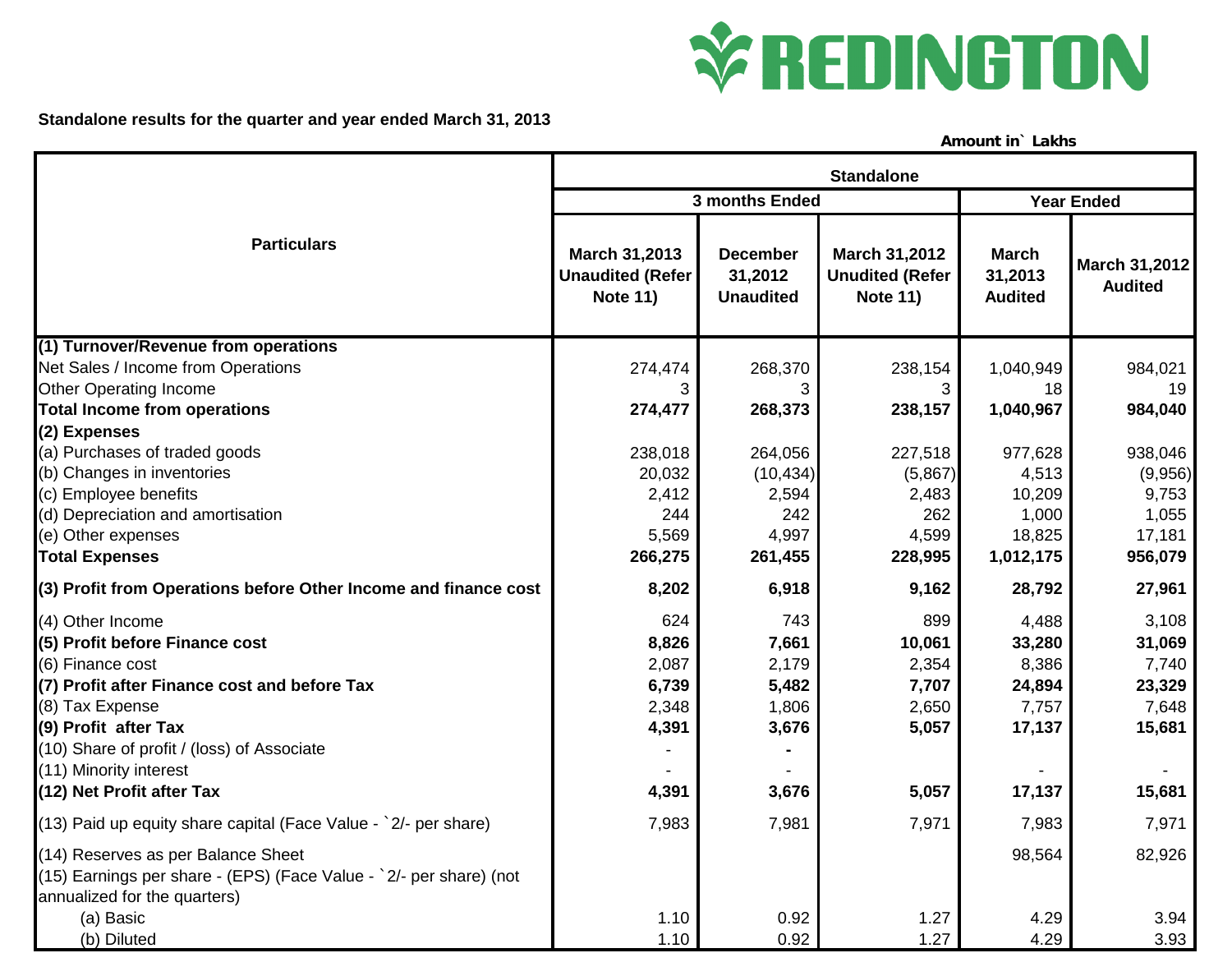## **VEDINGTON**

## **Part 2 Information for the Quarter and Year ended March 31, 2013**

| <b>3 months Ended</b> |                            |                      | <b>Year Ended</b> |                     |
|-----------------------|----------------------------|----------------------|-------------------|---------------------|
| March 31,2013         | <b>December</b><br>31,2012 | <b>March 31,2012</b> | March 31,2013     | March 31,2012       |
|                       |                            |                      |                   |                     |
|                       |                            |                      |                   |                     |
|                       |                            |                      |                   | 314,550,893<br>79   |
|                       |                            |                      |                   |                     |
| <b>NIL</b>            | <b>NIL</b>                 | <b>NIL</b>           | <b>NIL</b>        | <b>NIL</b>          |
|                       |                            |                      |                   |                     |
| 84,027,302            | 84,027,302                 | 84,027,302           | 84,027,302        | 84,027,302          |
| 100                   | 100                        | 100                  | 100               | 100                 |
| 21                    | 21                         | 21                   | 21                | 21                  |
|                       | 315, 125, 268<br>79        | 315,046,518<br>79    | 314,550,893<br>79 | 315, 125, 268<br>79 |

| <b>Particulars</b>                            | 3 months Ended March 31,2013 |  |  |  |
|-----------------------------------------------|------------------------------|--|--|--|
| <b>B INVESTOR COMPLAINTS</b>                  |                              |  |  |  |
| Pending at the beginning of the period        | NIL                          |  |  |  |
| Received during the period                    |                              |  |  |  |
| Disposed off during the period                |                              |  |  |  |
| Remaining unresolved at the end of the period | NIL                          |  |  |  |
|                                               |                              |  |  |  |